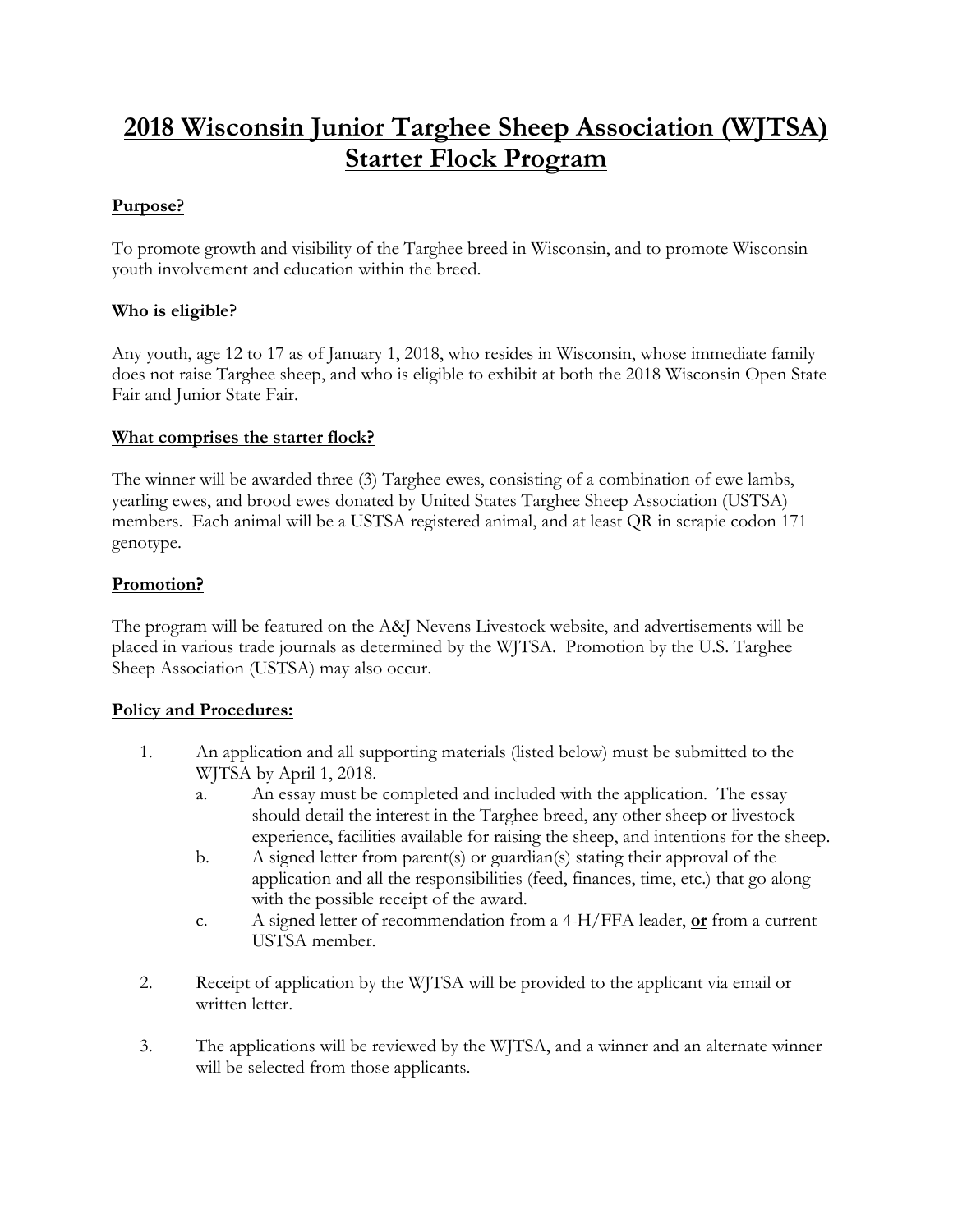- 4. The winning applicant will be notified in writing by April 30th, 2018, and will be awarded the starter flock shortly thereafter, meeting all ownership deadlines for exhibition of donated animals at the two (2) shows listed below. Pick-up of the animals will need to be done by the recipient.
- 5. The winning applicant will also be required to join the United States Targhee Sheep Association (USTSA) and register their animals and all appropriate offspring according to national policy. The winning applicant will be required to pay all national association membership dues and future registration fees. WJTSA will pay for all USTSA transfer fees associated with the registration of the starter flock animals to the recipient, and the first year membership in the WJTSA.
- 6. The recipient must be eligible and able to attend and exhibit at two (2) shows later in 2017, and agree to show at all subsequent yearly shows while a junior:
	- a. The 2018 Wisconsin State Fair Open Wool Sheep Show.
	- b. The 2018 Wisconsin State Fair Junior Sheep Show.
- 7. Only a USTSA registered Targhee ram may be used for breeding.
- 8. The recipient will allow a Wisconsin USTSA member act as a "mentor" by providing knowledge, advice, and support to the winner, and will also occasionally check on the welfare of the awarded animals.
- 9. Basic necessities (feed, water, shelter, etc) to grow and maintain the sheep in good health must be provided at all times. Failure to maintain the health and welfare of the animals (as determined by the mentor) will result in immediate surrender of the animals back to the WJTSA at the cost of the recipient.
- 10. The recipient will also be strongly encouraged to donate animals to future WJTSA Starter Flock Programs and/or National USTSA Starter Flock Program once their flock is established.
- 11. This is a one-time award previous recipients may not apply.